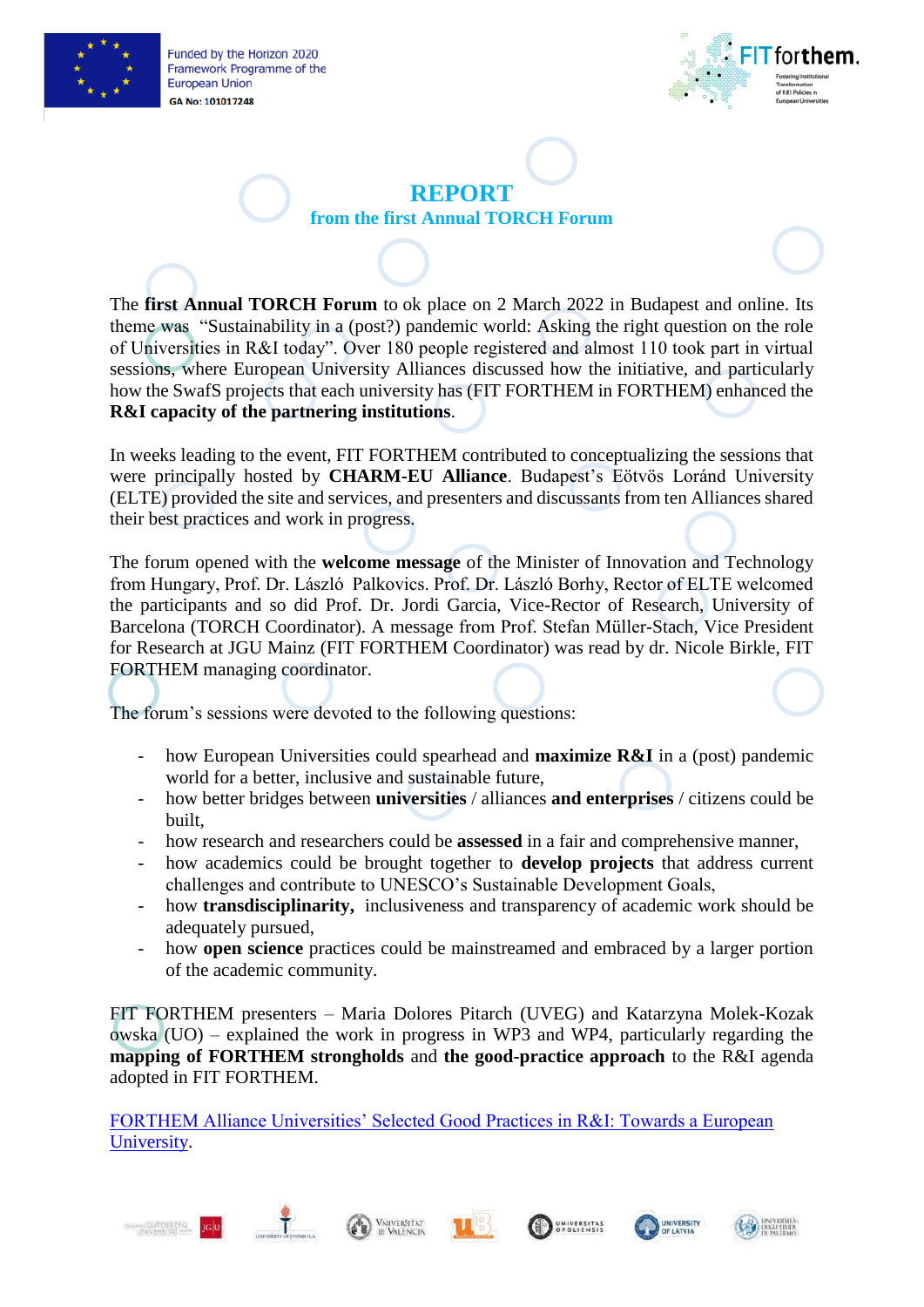



The Forum was the first large-scale cross-alliance symposium and a chance to take a step back and compare ideas developed in various organizations, to get inspiration, and to see which solutions could be adapted or appropriated.

The Annual Forum will follow by a policy brief on the development of recommendations for the progress of a common EU Research and Innovation Agenda.

CHARM-EU offers access to all presentations on their website:

*Plenary session | R&I trends in the (post?) pandemic scenarios*

• European Strategy for Universities – [ERA and Innovation. Ms Apostolia Karamali.](https://www.charm-eu.eu/sites/default/files/2022-03/European%20Strategy%20for%20Universities%20%E2%80%93%20ERA%20and%20Innovation.%20Karamali.pdf)  Head of Unit. DG [for R&I. European Union](https://www.charm-eu.eu/sites/default/files/2022-03/European%20Strategy%20for%20Universities%20%E2%80%93%20ERA%20and%20Innovation.%20Karamali.pdf)

*Panel session | European universities: Towards a reform of the research assessment system*

- [Towards a reform of the research assessment system. Prof. Dr. Ludovic Thilly.](https://www.charm-eu.eu/sites/default/files/2022-03/TORCH%20Annual%20Forum%20-%20session%20on%20reform%20research%20assessment%20-%20CoimbraGroup%20LThilly.pdf)  [Coimbra Group Executive Board Chair.](https://www.charm-eu.eu/sites/default/files/2022-03/TORCH%20Annual%20Forum%20-%20session%20on%20reform%20research%20assessment%20-%20CoimbraGroup%20LThilly.pdf)
- [EPIQAssessModel ResearcherAssessmentFramework. Anouk Tso, Directorof](https://www.charm-eu.eu/sites/default/files/2022-03/220302-EPICUR-ResearcherAssessment-TORCH-Forum.pdf)  [International Affairs, University ofAmsterdam](https://www.charm-eu.eu/sites/default/files/2022-03/220302-EPICUR-ResearcherAssessment-TORCH-Forum.pdf)
- [TaskLeaderEPIQAssess](https://www.charm-eu.eu/sites/default/files/2022-03/220302-EPICUR-ResearcherAssessment-TORCH-Forum.pdf)

*Cluster 1 | R&I Common Science Agenda and European CLUSTER 1 Universities*

- Highlights and Lessons Learned from EELISA InnoCORE. Nihan Yildirim. Emrah [Acar. Hür Bersam Sidal Bolat](https://www.charm-eu.eu/sites/default/files/2022-03/EELISA_innoCORE_Torch%20Forum-Short%20Version-Rev%204%20UPMinc.pdf)
- [Steps and methods to collect data for a joint R&I strategy and sharing of R&I](https://www.charm-eu.eu/sites/default/files/2022-03/FIT%20FORTHEM%20for%20TORCH.pdf)  resources by FORTHEM Alliance. [Katarzyna Molek-Kozakowska, Maria Dolores](https://www.charm-eu.eu/sites/default/files/2022-03/FIT%20FORTHEM%20for%20TORCH.pdf)  Pitarch *FIT FORTHEM*[, University of Opole, Poland, University of Valencia, Spain](https://www.charm-eu.eu/sites/default/files/2022-03/FIT%20FORTHEM%20for%20TORCH.pdf)
- [R&I Common Science Agenda and European Universities.](https://www.charm-eu.eu/sites/default/files/2022-03/R%26I%20Common%20Science%20Agenda%20TORCH%20Forum%2002_03_2022.pdf) Prof. Albert Diaz-Guilera (UB) – [WP4 Leader](https://www.charm-eu.eu/sites/default/files/2022-03/R%26I%20Common%20Science%20Agenda%20TORCH%20Forum%2002_03_2022.pdf)

*Cluster 2 | Business & Society and Academic cooperation* 

- [Intro Cluster 2: Business&Society and academic cooperation](https://www.charm-eu.eu/sites/default/files/2022-03/Powerpoint%20Cluster%202%20%281%29%20%281%29.pdf)
- [TORCH Project. Anicet R. Blanch.](https://www.charm-eu.eu/sites/default/files/2022-03/Presentation%20PPT_TORCH_Anicet%20Blanch%20UB.pdf)
- [Towards more efficient cooperation: first steps are done. What are the second ones?](https://www.charm-eu.eu/sites/default/files/2022-03/R.Viederyte%20presentation%202022.03.02.pdf)  [Prof Assoc. Rasa Viederyte. EU-CONEXUS Research For Society Manager. Klaipeda](https://www.charm-eu.eu/sites/default/files/2022-03/R.Viederyte%20presentation%202022.03.02.pdf)  [University \(Lithuania\)](https://www.charm-eu.eu/sites/default/files/2022-03/R.Viederyte%20presentation%202022.03.02.pdf)
- [BeatHealth: From Science to Innovation. Pr. Benoît Bardy. EuroMov](https://www.charm-eu.eu/sites/default/files/2022-03/TORCH_Bardy_2022.pdf) *Digital Health in Motion.* [University of Montpellier -](https://www.charm-eu.eu/sites/default/files/2022-03/TORCH_Bardy_2022.pdf) IMT Mines Ales
- [Synergies and collaborations between industry and university. Eötvös University –](https://www.charm-eu.eu/sites/default/files/2022-03/ELTE20220302.pdf) [Gedeon Richter Plc. Zoltán Urbányi Ph.D.](https://www.charm-eu.eu/sites/default/files/2022-03/ELTE20220302.pdf)
- Unite! Open Innovation Community integrating different stakeholders. Josep [Bordonau, Juan-Jesús Pérez, Cristina Aresté. UPC-BarcelonaTech](https://www.charm-eu.eu/sites/default/files/2022-03/Unite%21%20Presentation%20in%20TORCH%20Annual%20Open%20Forum.pdf)

*Cluster 3 | Public Engagement*